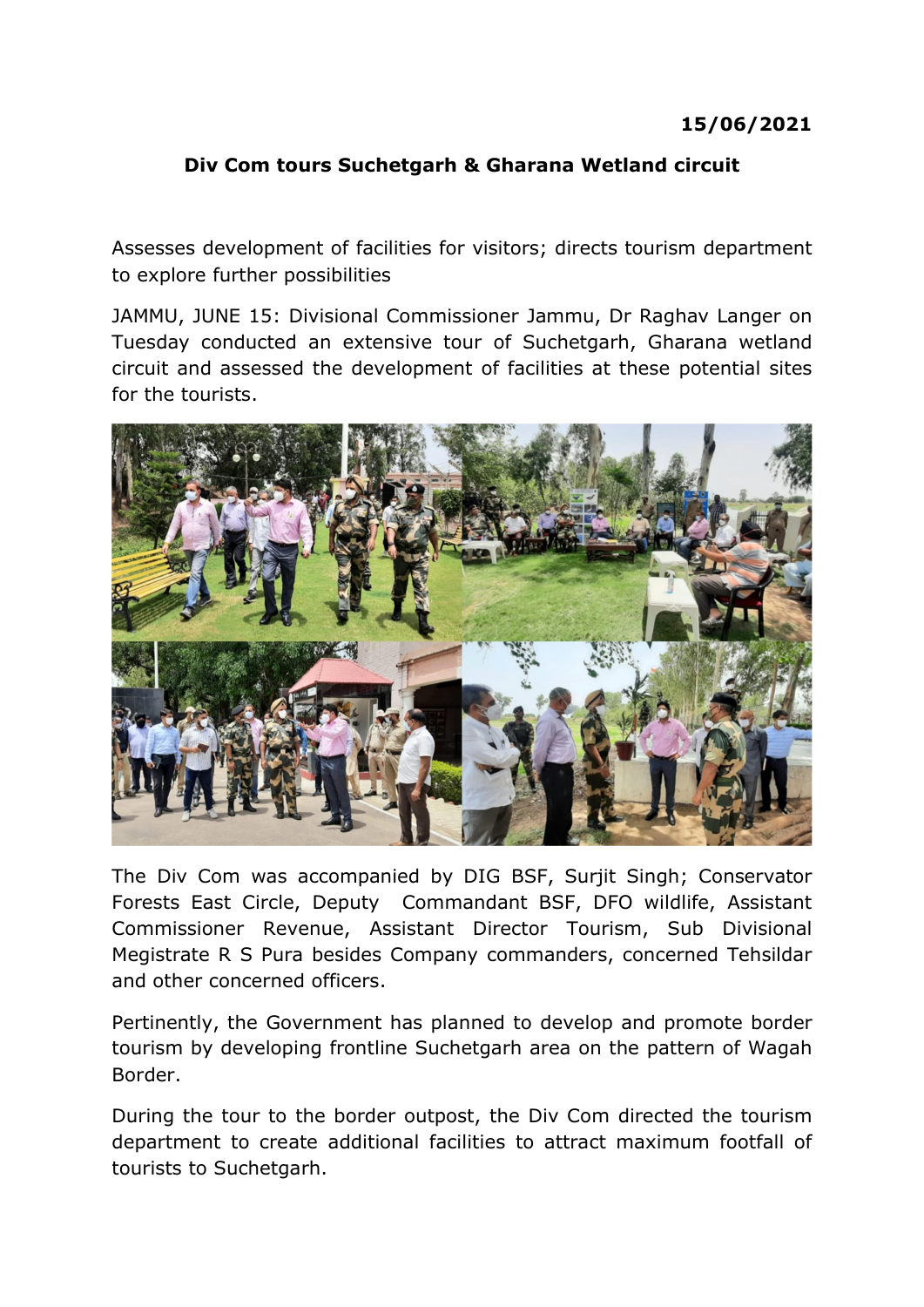The Div Com took a round of the border outpost and inspected many utilities including, gallery, canteen, park, pond area and assessed the required development of facilities for the visitors.

He also issued slew of instructions to promote Suchetgarh as a border tourist destination and directed for extension of parks for the visitors, development of ponds, installation of lights, benches, cafeteria, blacktopping of roads etc. He also instructed the BSF authorities for construction of vertical sitting space for the audience for watching retreat ceremonies on the pattern of Wagha Border.

The concerned officers informed that various tourism infrastructure projects for the development of Suchetgarh border tourism have been completed, while some are at final stages of completion.

The works completed include Multipurpose Hall with souvenirs and cafeteria, security cabins and gender based toilets with changing rooms, beautification from entry gate to IB with paver blocks, chain links and wire mesh wall, Hall of Fame displaying photos of citations of gallantry awardees and BSF documentaries.

It was further informed that Detailed Project Report has also been prepared by tourism department for additional works including construction of Museum, Development of Pond/ water bodies, construction of breast wall on the bund, ornamental grills around the pond, ornamental foot bridge over pond, musical fountain over pond, façade lightings, Grand Entry gate, up-gradation of parking, construction of RCC drain etc.

The Div Com directed the officers of the tourism department to pursue the DPR to promote border tourism on the pattern of Wagah Border.

Meanwhile, the Divisional Commissioner alongwith other concerned officers visited Gharana Wetland and reviewed the facilities there and discussed issues related to land acquisition.

The Sub Divisional Magistrate, R S Pura apprised the Div Com about the details of the total land to be acquired and the steps taken in this regard so far by the administration.

He also asked the officers of the Wildlife Protection department to take steps to conserve the Wetland and promote it as a major tourist attraction.